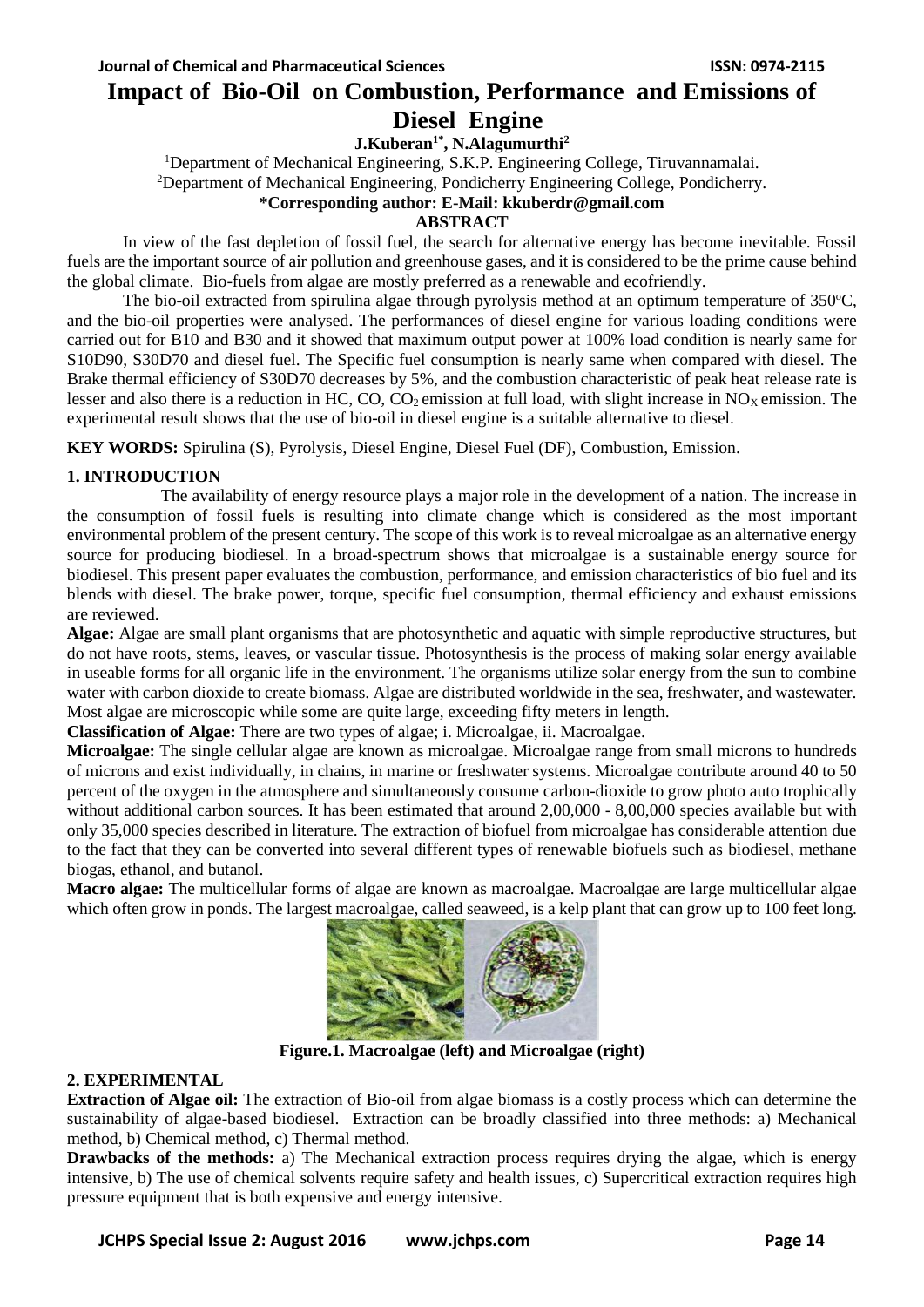# **Journal of Chemical and Pharmaceutical Sciences ISSN: 0974-2115**

**Extraction of oil from Algae through Pyrolysis method:** Pyrolysis is a thermal degradation of biomass at elevated temperatures in the absence of oxygen. It this process there is the simultaneous change of chemical composition and physical phase, and is irreversible.



**Figure.2. Experimental setup of Pyrolysis**

Pyrolysis involves the degradation of biomass (or other organic material) into bio-oil, syngas and charcoal. The extraction of bio-oil from spirulina without a catalyst for elevated temperature was investigated, it was concluded that pyrolysis at 350°C for 175 min is suitable for complete decomposition of the algae. At these conditions a dry bio-oil yield of 45 % was achieved; this oil contained 42 % of the energy originally present in the algae. The major drawback with pyrolysis is that the biomass must be dried. The excess of 50 % of the energy in the algae is lost in the vaporization of water. A further issue with pyrolysis is that the resulting bio-oil requires further upgrading to be utilized as a transport fuel replacement.

| Tabic.I. On Exuaction |                                                                            |                          |                                        |       |
|-----------------------|----------------------------------------------------------------------------|--------------------------|----------------------------------------|-------|
| S.no                  | $\begin{array}{c}\n\textbf{Temp.} \\ \textbf{in}^0\textbf{C}\n\end{array}$ | <b>Weight of biomass</b> | Time to reach max temp   Oil extracted |       |
|                       |                                                                            | In kg                    | In hrs                                 | In ml |
|                       | 300                                                                        |                          | 1.45                                   | 0.403 |
|                       | 350                                                                        |                          | 2.00                                   | 0.439 |
|                       | 400                                                                        |                          | 2.30                                   | 0.427 |

# **Table.1. Oil Extraction**

| Temp            | Density( $\rho$ )<br>$kg/m^3$ | Flash point   Fire point  <br>$\circ$ $\sim$ | $\circ$ $\sim$ | <b>Kinematic Viscosity</b><br>in Centistoke | <b>Calorific value</b><br>(kJ/kg) |
|-----------------|-------------------------------|----------------------------------------------|----------------|---------------------------------------------|-----------------------------------|
| $300^{\circ}$ C | 986                           | 130                                          | 160            | 0.2726                                      | 30900                             |
| $350^{\circ}$ C | 1019                          | 125                                          | 150            | 0.81931                                     | 31200                             |
| $400^{\circ}$ C | 1050                          | 119                                          | 146            | 0.83931                                     | 31600                             |

**Table.2. Properties of Spirulina oil**

**Blending of Bio-oil with Diesel:** Blending is defined as the process of adding bio-oil with the conventional diesel. The world uses a system known as the "B" factor to mix the bio fuel with diesel. There are two basic methods for blending biodiesel with petroleum diesel: Splash method, In line method.

**Method of Blending:** The Spirulina algae oil taken from 350°C is blended with diesel directly in various proportions. The proportions ratios are given as 1:9, 2:8, 3:7, 4:6, and 5:5. The type of blending used is Splash mixing, S30 and S10, where S30 represents 30%of Spirulina algae oil and 70% of diesel. LikewiseS10 represents 10% of Spirulina algae oil and 90%of diesel.



**Figure.3. Blending of Spirulina algae**

In 10ml test tube various ratio has been blended. From this various ratios, it is found that the ratio 3:7 and 1:9 blended nicely.

| Oil    | Density $(\rho)$<br>in $\text{kg/m}^3$ | <b>Flash point</b><br>in $\mathrm{C}$ | <b>Fire point</b><br>in $\mathrm{C}$ | <b>Kinematic Viscosity</b><br>in Centistokes | Calorific value<br>(kJ/kg) |
|--------|----------------------------------------|---------------------------------------|--------------------------------------|----------------------------------------------|----------------------------|
| Diesel | 860                                    |                                       | 56                                   | 3.56                                         | 43500                      |
| S10D90 | 875                                    | 60                                    | 63                                   | 4.7                                          | 42037                      |
| S30D70 | 907                                    | 66                                    |                                      | 7.19                                         | 39113                      |

#### **Table.3. Properties of blended oil**

**Engine Test Procedure:** The Engine test carried out in a single cylinder four-stroke air-cooled diesel engine at rate of 4.4 kW and 1500 rpm. The Engine specifications are given in Table5.1. The engine was coupled to a dynamometer with control system. The fuel consumption was measured with the help of digital stopwatch, and the exhaust gas temperature was measured by thermocouple in conjunction with a digital temperature indicator. An orifice meter attached with tank measures air consumption of an engine with the help of a U tube manometer.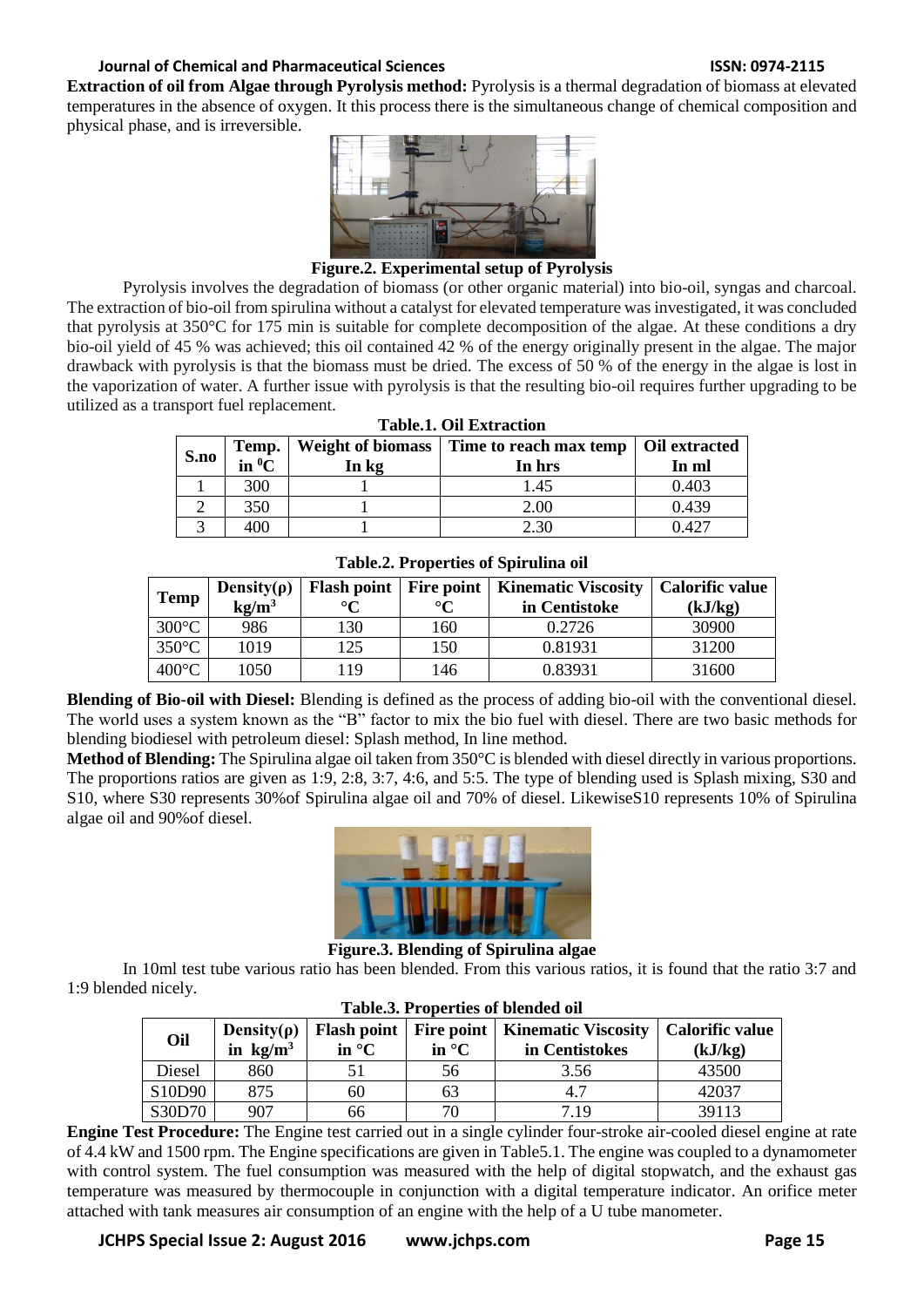

# **Figure.4. Diesel Engine Setup**

Exhaust emission from the engine was measured with the gas analyzer. Smoke intensity was measured with the help of a Smoke meter.

| <b>Name</b>                      | Kirloskar Oil Engine TAF 1                                     |  |  |  |
|----------------------------------|----------------------------------------------------------------|--|--|--|
| Type                             | Four Stroke, Single Cylinder Vertical Air Cooled Diesel Engine |  |  |  |
| <b>Rated Power</b>               | 4.4 KW                                                         |  |  |  |
| <b>Rated Speed</b>               | $1500$ rpm                                                     |  |  |  |
| <b>Bore Diameter</b>             | 87.5 mm                                                        |  |  |  |
| <b>Stroke</b>                    | $110 \text{ mm}$                                               |  |  |  |
| <b>Compression Ratio</b>         | 17.5:1                                                         |  |  |  |
| Orifice Diameter                 | 13.6 mm                                                        |  |  |  |
| Coefficient of Discharge $(C_d)$ | 0.6                                                            |  |  |  |
|                                  |                                                                |  |  |  |

#### **Table.4. Engine Specification**

# **3. RESULT AND DISCUSSION**

#### **Performance characteristics:**

**Brake Thermal Efficiency:** Performance test was conducted on the diesel engine for various blends of bio-fuel (S10D90, S30D70) and diesel. The Brake thermal efficiency of Spirulina algae bio-fuel blends and diesel are recorded. The diesel Shows slightly higher Brake thermal efficiency than the blends on all loads because of higher heating values. The S30D70 shows 5% reduction in the efficiency at full load, because the bio-fuel has slightly superior viscosity and lower heating value.



**Figure.5. Brake power Vs Brake Thermal Efficiency**



**Figure.6. Brake power Vs Specific fuel consumption**

**Specific fuel consumption:** The graph shows that the specific fuel consumption decreases while increasing the brake power of the engine for the blends. Among the blends the minimum SFC for S30D70 fuel is 0.334 kg/kWh against 0.316 kg/kWh of diesel at maximum load.

# **Emission Characteristics:**

**Hydrocarbon emission:** Hydrocarbon emission depend on combustion efficiency of the engine, it is clearly shown that the HC increases for all the blends when load increases, The hydrocarbon emission reduces for all the ratio of blending compare to diesel. The S30D70 shows the maximum reduction in the HC emission.



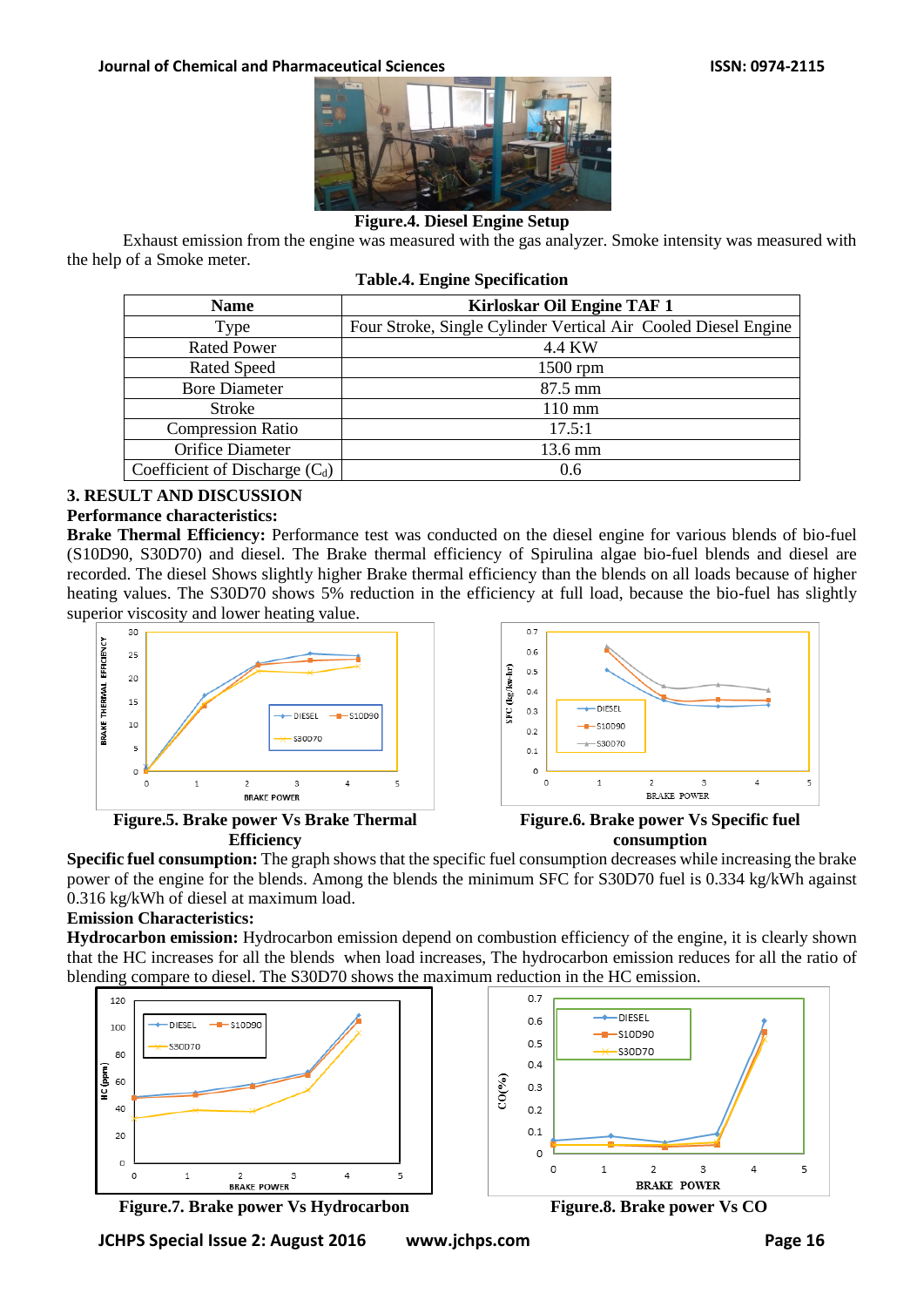#### **Journal of Chemical and Pharmaceutical Sciences ISSN: 0974-2115**

**Carbon Monoxide:** The carbon monoxide emission with respect to load is shown in figure 6.4. The carbon monoxide gradually increases with increase in load. The availability of oxygen content in the biolfuel makes the better combustion and it leads to reduction in carbon monoxide emission for the entire blend than diesel. At full load, the carbon monoxide emission of diesel is higher than the biofuel blend in Standard engine. Biofuel has high cetane number which reduces the formation of rich fuel zone which diminishes CO formation. This may also be attributed to lower carbon to hydrogen ratio in bio-fuel.







**Oxides of Nitrogen Emission:** It is clear that the NOx emission increases up to a part load and then decreases. It is revealed that heat release rate decreases and hence the NOx emission is also decreasing. NOx is temperature sensitive. The intense heat in combustion, inherent availability of nitrogen and oxygen from fuel and intake charge create favorable conditions in accelerating the reaction to result into oxides of nitrogen. This is the reason for increased NOx concentrations in diesel engine. In bio-fuel, the oxygen content increases injection advance thereby increasing chances for NOx formation.

#### **Combustion analysis:**

**Cylinder Pressure Vs Crank Angle Diagram:** The cylinder peak pressure at different values of brake power is shown in graph, The peak pressures for Diesel, S30D70 and S10D90 at maximum load operation are 61.87, 63.44, 62.78 bar. The cylinder peak pressure also increases with the increase in the ratio of bio-oil.



**Figure.11. Cylinder Pressure Vs Crank Angle Diagram Figure.12. Heat Release rate Vs Crank Angle Diagram**

**Heat release rate with Crank Angle:** The variation of heat release with crank angle is shown in the graph. The main reason for the decreases in the heat release rate is because of less heating value of S10D90 and S30D70 blends as compared to diesel fuel.

#### **4. CONCLUSION**

The yield of pyrolysis oil from spirulina is 439 ml at a maximum temperature of  $350^{\circ}$ C. The viscosity and density of spirulina algae oil are close to the conventional diesel fuel. The Brake thermal efficiency of biofuel increases for all loads but it is slightly less than that of diesel fuel (DF).The Specific fuel consumption gradually reduces with increasing load. S30D70 and S10D90 show closer SFC values with DF. HC emission is very low for no load and peak load for all blends. The smoke opacity of S30D70 and S10D90 are lower than the opacity of DF. The NOx is higher by about 11.8% for S10D90 and 13.03% for S30D70 at maximum load operations than DF, CO and  $CO<sub>2</sub>$  emissions are lower than DF. The further improvement in production of bio-oil should be performed in the period of time to promote the alternative fuel.

#### **REFERENCES**

Anandhi Padmanabhan, Microalgae as an oil producer for Biofuel Applications, Res. J. Recent Sci., 1 (3), 2012, 57-62.

Anne S.P, Harman Wave E, Micro algae as a renewable fuel source, Fast pyrolysis of Scenedesmes, Renewable Energy, 60, 2013, 625-632.